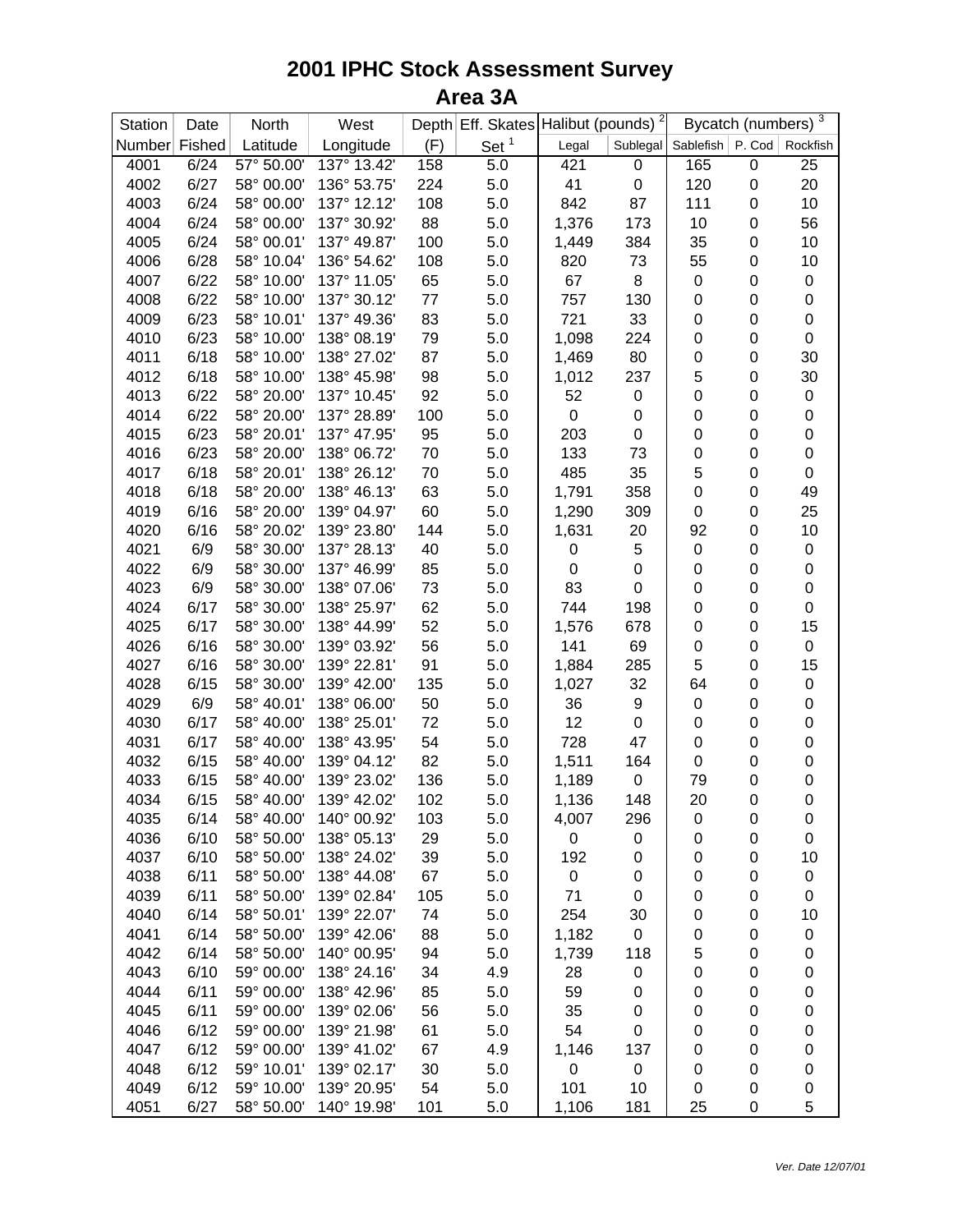| Station       | Date        | North      | West        |     | Depth Eff. Skates Halibut (pounds) <sup>2</sup> |       |                  | Bycatch (numbers) 3         |                  |                  |
|---------------|-------------|------------|-------------|-----|-------------------------------------------------|-------|------------------|-----------------------------|------------------|------------------|
| Number Fished |             | Latitude   | Longitude   | (F) | Set <sup>1</sup>                                | Legal |                  | Sublegal Sablefish   P. Cod |                  | Rockfish         |
| 4052          | 6/30        | 58° 50.24' | 140° 40.31' | 105 | 5.1                                             | 1,201 | 133              | 35                          | $\boldsymbol{0}$ | 5                |
| 4053          | 6/27        | 59° 00.13' | 140° 00.99' | 73  | 5.0                                             | 1,580 | 121              | 0                           | 0                | $\boldsymbol{0}$ |
| 4054          | 6/27        | 58° 59.82' | 140° 19.82' | 86  | 5.0                                             | 1,071 | 104              | $\pmb{0}$                   | 0                | 10               |
| 4055          | 6/30        | 58° 59.68' | 140° 38.54' | 97  | 5.0                                             | 791   | 264              | 10                          | 0                | $\boldsymbol{0}$ |
| 4056          | 6/30        | 58° 59.91' | 140° 58.94' | 150 | 5.1                                             | 2,332 | 441              | 35                          | 5                | $\mathbf 0$      |
| 4057          | 6/28        | 59° 10.23' | 139° 40.95' | 73  | 5.1                                             | 36    | 10               | $\pmb{0}$                   | $\mathbf 0$      | $\mathbf 0$      |
| 4058          | 6/28        | 59° 09.88' | 140° 00.11' | 64  | 5.1                                             | 1,202 | 368              | 0                           | 0                | $\mathbf 0$      |
| 4059          | 6/29        | 59° 10.07' | 140° 20.02' | 71  | 5.0                                             | 3,512 | 368              | 5                           | $\pmb{0}$        | $\mathbf 0$      |
| 4060          | 6/29        | 59° 10.28' | 140° 39.44' | 82  | 5.0                                             | 475   | 117              | 0                           | 0                | $\mathbf 0$      |
| 4061          | 7/1         | 59° 09.93' | 140° 59.25' | 100 | 5.0                                             | 1,360 | 226              | 45                          | 0                | $\mathbf 0$      |
| 4062          | 7/1         | 59° 09.61' | 141° 17.80' | 182 | 5.0                                             | 1,053 | 11               | 90                          | 0                | $\boldsymbol{0}$ |
| 4063          | 7/2         | 59° 12.53' | 141° 38.70' | 118 | 5.1                                             | 2,865 | 81               | 30                          | $\pmb{0}$        | $\boldsymbol{0}$ |
| 4064          | 6/28        | 59° 19.65' | 139° 39.74' | 88  | 5.1                                             | 62    | $\boldsymbol{0}$ | $\pmb{0}$                   | $\pmb{0}$        | $\mathbf 0$      |
| 4065          | 6/28        | 59° 19.55' | 140° 00.09' | 87  | 5.1                                             | 32    | $\mathbf 0$      | $\boldsymbol{0}$            | 0                | $\boldsymbol{0}$ |
| 4066          | 6/29        | 59° 19.52' | 140° 19.84' | 68  | 5.0                                             | 507   | 64               | $\boldsymbol{0}$            | 0                | $\mathbf 0$      |
| 4067          | 6/29        | 59° 19.83' | 140° 38.79' | 77  | 5.0                                             | 368   | 162              | $\pmb{0}$                   | 0                | $\mathbf 0$      |
| 4068          | 7/1         | 59° 20.09' | 140° 59.00' | 86  | 5.0                                             | 2,251 | 353              | 5                           | 0                | $\boldsymbol{0}$ |
| 4069          | 7/1         | 59° 20.07' | 141° 18.17' | 182 | 5.0                                             | 1,050 | 6                | 125                         | 0                | $\boldsymbol{0}$ |
| 4070          | 7/2         | 59° 19.81' | 141° 39.00' | 103 | 5.1                                             | 1,640 | 133              | $\pmb{0}$                   | 0                | $\mathbf 0$      |
| 4071          | 7/2         | 59° 19.68' | 141° 58.64' | 120 | 5.1                                             | 3,429 | 127              | 25                          | 0                | 5                |
| 4072          | 7/5         | 59° 30.07' | 140° 00.38' | 61  | 5.0                                             | 0     | $\boldsymbol{0}$ | $\pmb{0}$                   | 0                | $\mathbf 0$      |
| 4073          | 7/5         | 59° 30.07' | 140° 19.45' | 124 | 5.0                                             | 813   | $\boldsymbol{0}$ | 20                          | 0                | $\mathbf 0$      |
| 4074          | 7/11        | 59° 30.20' | 140° 39.94' | 153 | 5.0                                             | 255   | $\boldsymbol{0}$ | 55                          | 0                | 5                |
| 4075          | 7/11        | 59° 30.21' | 140° 58.27' | 160 | 5.1                                             | 127   | $\boldsymbol{0}$ | 136                         | 0                | 5                |
| 4076          | 7/10        | 59° 29.89' | 141° 20.52' | 88  | 5.0                                             | 111   | $\boldsymbol{0}$ | $\pmb{0}$                   | 0                | $\mathbf 0$      |
| 4077          | 7/10        | 59° 30.38' | 141° 36.14' | 87  | 5.0                                             | 320   | $\boldsymbol{0}$ | $\pmb{0}$                   | 0                | $\mathbf 0$      |
| 4078          | 7/7         | 59° 30.66' | 141° 58.64' | 96  | 5.1                                             | 962   | 16               | $\boldsymbol{0}$            | 0                | $\boldsymbol{0}$ |
| 4079          | 7/5         | 59° 39.98' | 139° 59.62' | 78  | 5.0                                             | 168   | 16               | $\pmb{0}$                   | $\pmb{0}$        | $\mathbf 0$      |
| 4080          | 7/11        | 59° 39.81' | 140° 59.33' | 31  | 5.0                                             | 44    | 29               | $\boldsymbol{0}$            | $\pmb{0}$        | $\mathbf 0$      |
| 4081          | 7/10        | 59° 39.58' | 141° 20.43' | 37  | 5.0                                             | 86    | 9                | $\pmb{0}$                   | $\pmb{0}$        | $\mathbf 0$      |
| 4082          | 7/10        | 59° 39.98' | 141° 38.92' | 52  | 5.0                                             | 123   | 0                | $\boldsymbol{0}$            | 0                | $\boldsymbol{0}$ |
| 4083          | 7/7         | 59° 40.08' | 141° 58.62' | 81  | 5.1                                             | 182   | $\boldsymbol{0}$ | $\boldsymbol{0}$            | 0                | $\boldsymbol{0}$ |
| 4084          | 7/9         | 59° 40.17' | 142° 18.87' | 117 | 5.1                                             | 1,040 | 9                | 0                           | 0                | $\mathbf 0$      |
| 4085          | 7/9         | 59° 40.02' | 142° 37.86' | 211 | 5.0                                             | 228   | 11               | 160                         | 0                | 35               |
| 4086          | 7/14        | 59° 39.94' | 142° 58.69' | 107 | 5.0                                             | 2,260 | 128              | 10                          | 5                | 0                |
| 4087          | 7/14        | 59° 39.82' | 143° 15.98' | 142 | 5.0                                             | 1,796 | 25               | 75                          | 5                | 5                |
| 4088          | 7/15        | 59° 39.80' | 143° 37.02' | 78  | 5.1                                             | 2,609 | 72               | 0                           | 5                | 56               |
| 4089          | 7/15        | 59° 39.80' | 143° 57.14' | 71  | 5.1                                             | 4,497 | 152              | 0                           | 0                | 42               |
| 4090          | 7/16        | 59° 39.91' | 144° 17.56' | 88  | 5.0                                             | 1,493 | 64               | 0                           | 0                | $\mathbf 0$      |
| 4091          | 7/16        | 59° 40.01' | 144° 36.61' | 79  | 5.0                                             | 833   | 22               | 0                           | 0                | 0                |
| 4092          | 7/7         | 59° 50.42' | 142° 00.05' | 37  | 5.0                                             | 475   | 89               | 0                           | 0                | 0                |
| 4093          | 7/9         | 59° 49.93' | 142° 19.13' | 52  | 5.1                                             | 3,442 | 200              | 10                          | 0                | 0                |
| 4094          | 7/9         | 59° 49.68' | 142° 37.16' | 85  | 5.0                                             | 3,357 | 39               | 0                           | 0                | 0                |
|               |             |            | 142° 56.95' |     |                                                 | 600   |                  |                             |                  |                  |
| 4095          | 7/8<br>7/14 | 59° 50.60' | 143° 16.53' | 93  | 5.0                                             |       | 0                | 0                           | 0                | 0                |
| 4096          |             | 59° 49.47' |             | 110 | 5.0                                             | 1,207 | 116              | 5                           | 0                | 0                |
| 4097          | 7/15        | 59° 49.95' | 143° 39.67' | 151 | 5.1                                             | 473   | $\pmb{0}$        | 71                          | 0                | 20               |
| 4098          | 7/15        | 59° 49.59' | 143° 58.10' | 52  | 5.1                                             | 584   | 129              | $\pmb{0}$                   | 0                | 0                |
| 4099          | 7/16        | 59° 50.05' | 144° 18.36' | 33  | 5.0                                             | 400   | 161              | 0                           | 45               | 0                |
| 4100          | 7/8         | 59° 59.31' | 142° 38.02' | 46  | 5.0                                             | 79    | 40               | 0                           | 0                | 0                |
| 4101          | 7/8         | 59° 59.42' | 142° 58.87' | 64  | 5.0                                             | 565   | 49               | 0                           | 0                | 0                |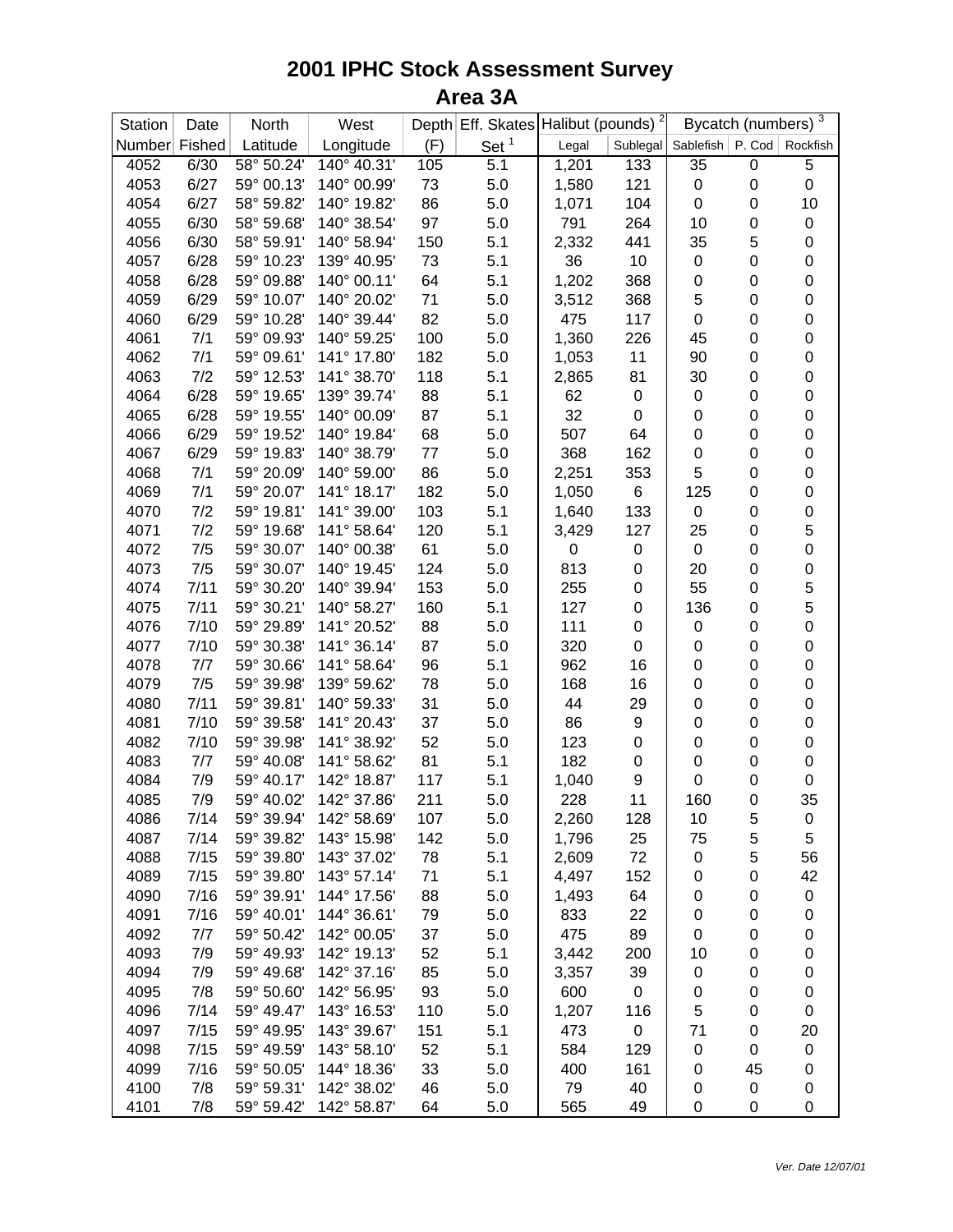| Station       | Date | North      | West        |     | Depth Eff. Skates Halibut (pounds) <sup>2</sup> |           |                  |                                        | Bycatch (numbers) $\frac{3}{3}$ |                  |
|---------------|------|------------|-------------|-----|-------------------------------------------------|-----------|------------------|----------------------------------------|---------------------------------|------------------|
| Number Fished |      | Latitude   | Longitude   | (F) | Set $1$                                         | Legal     |                  | Sublegal Sablefish   P. Cod   Rockfish |                                 |                  |
| 4102          | 8/21 | 59° 19.99' | 146° 16.24' | 150 |                                                 |           |                  | Ineffective Station                    | 4                               |                  |
| 4103          | 8/21 | 59° 19.99' | 146° 35.03' | 79  | 4.9                                             | 1,317     | 57               | $\overline{5}$                         | 0                               | 10               |
| 4104          | 8/19 | 59° 20.00' | 146° 55.05' | 103 | 5.0                                             | 1,432     | 23               | 15                                     | 0                               | $\pmb{0}$        |
| 4105          | 8/19 | 59° 20.00' | 147° 14.89' | 100 | 5.0                                             | 773       | 58               | 15                                     | $\pmb{0}$                       | $\mathbf 0$      |
| 4106          | 8/23 | 59° 29.99' | 145° 16.01' | 73  | 5.0                                             | 4,954     | 94               | 25                                     | $\pmb{0}$                       | 35               |
| 4107          | 8/22 | 59° 30.01' | 145° 55.25' | 91  | 5.0                                             | 3,464     | 99               | 0                                      | $\pmb{0}$                       | $\,$ 5 $\,$      |
| 4108          | 8/21 | 59° 29.94' | 146° 34.98' | 50  | 4.9                                             | 1,416     | 102              | 0                                      | $\pmb{0}$                       | 25               |
| 4109          | 8/19 | 59° 30.00' | 146° 54.15' | 102 | 4.9                                             | 119       | 15               | 0                                      | $\pmb{0}$                       | $\mathbf 0$      |
| 4110          | 7/15 | 59° 30.05' | 147° 14.02' | 117 | 5.0                                             | 95        | 19               | 10                                     | $\pmb{0}$                       | $\boldsymbol{0}$ |
| 4111          | 8/19 | 59° 29.91' | 147° 34.02' | 62  | 5.0                                             | 866       | 105              | 0                                      | $\pmb{0}$                       | $\mathbf 0$      |
| 4112          | 8/22 | 59° 40.02' | 145° 34.50' | 57  | 5.0                                             | 194       | 20               | 0                                      | $\pmb{0}$                       | $\pmb{0}$        |
| 4113          | 8/22 | 59° 39.97' | 145° 54.00' | 43  | 5.0                                             | 390       | 376              | 0                                      | $\pmb{0}$                       | $\pmb{0}$        |
| 4114          | 8/9  | 59° 39.98' | 146° 14.02' | 46  | 5.0                                             | 110       | $\boldsymbol{0}$ | 0                                      | $\pmb{0}$                       | $\pmb{0}$        |
| 4115          | 8/21 | 59° 39.99' | 146° 34.49' | 48  | 5.0                                             | 501       | 31               | 0                                      | $\pmb{0}$                       | 20               |
| 4116          | 8/7  | 59° 40.04' | 146° 53.01' | 61  | 5.0                                             | 79        | 11               | $\pmb{0}$                              | 0                               | $\pmb{0}$        |
| 4117          | 8/7  | 59° 40.00' | 147° 13.12' | 97  | 5.0                                             | 1,077     | 38               | 5                                      | $\pmb{0}$                       | $\boldsymbol{0}$ |
| 4118          | 7/15 | 59° 40.05' | 147° 33.00' | 65  | 5.0                                             | 106       | $\overline{7}$   | $\mathbf 0$                            | $\pmb{0}$                       | $\mathbf 0$      |
| 4119          | 7/16 | 59° 50.03' | 144° 58.00' | 107 | 5.0                                             | 236       | 18               | 10                                     | 10                              | $\mathbf 0$      |
| 4120          | 8/9  | 59° 50.01' | 145° 53.04' | 57  | 5.0                                             | 24        | 10               | 0                                      | $\pmb{0}$                       | $\mathbf 0$      |
| 4121          | 8/9  | 59° 50.02' | 146° 13.02' | 35  | 5.0                                             | 139       | 93               | 0                                      | 0                               | $\mathbf 0$      |
| 4122          | 8/8  | 59° 49.98' | 146° 32.97' | 37  | 5.0                                             | 1,818     | 412              | 0                                      | $\pmb{0}$                       | 10               |
| 4123          | 8/8  | 59° 49.92' | 146° 53.01' | 42  | 5.0                                             | 0         | 46               | 0                                      | $\pmb{0}$                       | $\,0\,$          |
| 4124          | 8/7  | 59° 50.00' | 147° 13.18' | 78  | 5.0                                             | 616       | 120              | $\pmb{0}$                              | 0                               | $\,0\,$          |
| 4125          | 7/16 | 60° 00.04' | 144° 39.00' | 124 | 5.0                                             | 126       | 19               | 5                                      | 20                              | $\mathbf 0$      |
| 4126          | 7/16 | 60° 00.00' | 144° 59.01' | 72  | 5.0                                             | $\pmb{0}$ | $\pmb{0}$        | $\mathbf 0$                            | $\pmb{0}$                       | $\mathbf 0$      |
| 4127          | 7/16 | 59° 59.99' | 145° 19.01' | 66  | 5.0                                             | 31        | $\boldsymbol{0}$ | $\pmb{0}$                              | 0                               | 0                |
| 4128          | 8/9  | 60° 00.03' | 146° 12.01' | 35  | 5.0                                             | 121       | 51               | $\mathbf 0$                            | $\pmb{0}$                       | $\mathsf 0$      |
| 4129          | 8/8  | 59° 59.97' | 146° 32.00' | 35  | 5.0                                             | 79        | 105              | 0                                      | $\pmb{0}$                       | $\,0\,$          |
| 4130          | 8/8  | 59° 59.93' | 146° 52.02' | 80  | 4.9                                             | $\pmb{0}$ | $\boldsymbol{0}$ | 0                                      | $\pmb{0}$                       | $\boldsymbol{0}$ |
| 4131          | 8/7  | 59° 59.98' | 147° 12.00' | 102 | 5.0                                             | 44        | $\pmb{0}$        | 0                                      | 5                               | $\boldsymbol{0}$ |
| 4132          | 8/10 | 60° 10.01' | 145° 30.98' | 48  | 5.0                                             | 246       | $\boldsymbol{0}$ | $\mathbf 0$                            | 0                               | $\boldsymbol{0}$ |
| 4133          | 8/10 | 60° 10.00' | 145° 51.14' | 59  | 5.0                                             | 151       | 18               | $\mathbf 0$                            | $\pmb{0}$                       | $\boldsymbol{0}$ |
| 4134          | 8/10 | 60° 09.99' | 146° 11.09' | 43  | 5.0                                             | 410       | 185              | $\pmb{0}$                              | $\pmb{0}$                       | $\mathbf 0$      |
| 4135          | 8/15 | 60° 10.04' | 147° 30.99' | 37  | 5.0                                             | 737       | 360              | $\mathbf 0$                            | 0                               | 10               |
| 4136          | 8/15 | 60° 10.04' | 147° 51.00' | 189 | 4.9                                             | 514       | 38               | 25                                     | 0                               | 10               |
| 4137          | 8/15 | 60° 20.36' | 147° 30.99' | 71  | 5.0                                             | 1,042     | 75               | 10                                     | 20                              | 20               |
| 4138          | 8/13 | 60° 30.08' | 146° 29.01' | 38  | 4.9                                             | 208       | 184              | 0                                      | 5                               | $\pmb{0}$        |
| 4139          | 8/13 | 60° 30.00' | 146° 48.94' | 218 | 5.0                                             | 378       | $\pmb{0}$        | 30                                     | 0                               | $\pmb{0}$        |
| 4140          | 8/14 | 60° 30.04' | 147° 10.02' | 102 | 5.0                                             | 498       | 25               | 0                                      | 15                              | $\pmb{0}$        |
| 4141          | 8/14 | 60° 29.94' | 147° 30.09' | 112 | 5.0                                             | 173       | 4                | 10                                     | 5                               | 15               |
| 4142          | 8/14 | 60° 29.04' | 147° 50.01' | 253 | 5.0                                             | 422       | 7                | 64                                     | 0                               | $\pmb{0}$        |
| 4143          | 8/13 | 60° 39.98' | 146° 48.90' | 226 | 5.0                                             | 701       | $\boldsymbol{0}$ | 80                                     | 0                               | 5                |
| 4144          | 8/13 | 60° 40.03' | 147° 09.00' | 135 | 4.9                                             | 476       | 10               | 29                                     | 0                               | $\pmb{0}$        |
| 4145          | 8/17 | 60° 50.01' | 147° 07.99' | 130 | 5.0                                             | 1,268     | 8                | 25                                     | 25                              | 20               |
| 4146          | 8/16 | 60° 49.94' | 148° 10.00' | 166 | 5.0                                             | 617       | 0                | 5                                      | 0                               | 30               |
| 4147          | 8/5  | 58° 36.27' | 148° 35.70' | 93  |                                                 |           |                  | Ineffective Station                    | $\overline{4}$                  |                  |
| 4148          | 7/24 | 58° 39.94' | 148° 52.56' | 92  | $5.0\,$                                         | 2,375     | 130              | 70                                     | 0                               | 0                |
| 4149          | 8/5  | 58° 49.85' | 148° 15.89' | 150 | 5.0                                             | 2,523     | 37               | 255                                    | 0                               | 10               |
| 4150          | 8/5  | 58° 49.69' | 148° 33.88' | 162 | 5.0                                             | 937       | 21               | 86                                     | 0                               | 10               |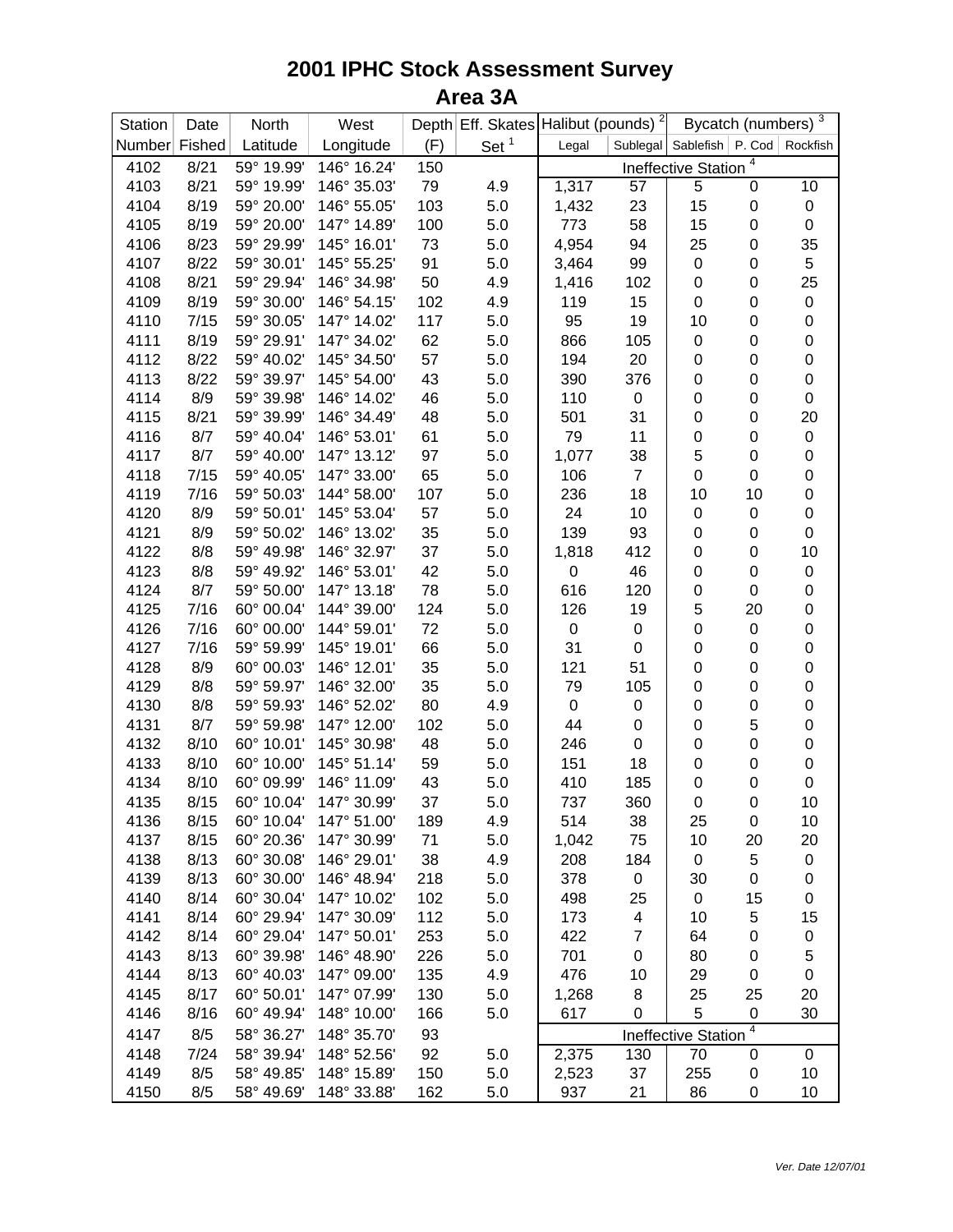| Station       | Date         | North                    | West        |           | Depth Eff. Skates Halibut (pounds) <sup>2</sup> |                |                  | Bycatch (numbers) 3         |             |                   |
|---------------|--------------|--------------------------|-------------|-----------|-------------------------------------------------|----------------|------------------|-----------------------------|-------------|-------------------|
| Number Fished |              | Latitude                 | Longitude   | (F)       | Set <sup>1</sup>                                | Legal          |                  | Sublegal Sablefish   P. Cod |             | Rockfish          |
| 4151          | 7/24         | 58° 50.00'               | 148° 52.80' | 139       | 5.0                                             | 1,297          | $\boldsymbol{0}$ | 230                         | $\mathbf 0$ | $\boldsymbol{0}$  |
| 4152          | 7/24         | 58° 49.66'               | 149° 11.60' | 110       | 5.1                                             | 1,656          | 9                | 209                         | 10          | $\boldsymbol{0}$  |
| 4153          | 8/6          | 59° 01.36'               | 147° 54.77' | 150       | 5.0                                             | 2,846          | 220              | 15                          | 5           | 20                |
| 4154          | 8/4          | 59° 00.25'               | 148° 14.37' | 118       | 5.1                                             | 5,086          | 52               | 25                          | 40          | $\boldsymbol{0}$  |
| 4155          | 8/4          | 59° 00.29'               | 148° 34.41' | 132       | 5.1                                             | 1,272          | $\boldsymbol{0}$ | 232                         | $\pmb{0}$   | 0                 |
| 4156          | 7/25         | 59° 00.04'               | 148° 53.53' | 114       | 5.1                                             | 1,378          | $\boldsymbol{0}$ | 207                         | 0           | $\mathbf 0$       |
| 4157          | 7/25         | 58° 59.90'               | 149° 10.33' | 119       | 5.1                                             | 1,002          | 19               | 192                         | 5           | 5                 |
| 4158          | 7/23         | 59° 00.30'               | 149° 31.84' | 124       | 5.1                                             | 732            | 30               | 80                          | 0           | $\mathbf 0$       |
| 4159          | 8/6          | 59° 09.70'               | 147° 35.61' | 131       | 5.0                                             | 2,982          | 8                | 95                          | 0           | 10                |
| 4160          | 8/6          | 59° 09.93'               | 147° 53.96' | 110       | 5.1                                             | 1,204          | 15               | 40                          | 0           | $\boldsymbol{0}$  |
| 4161          | 8/4          | 59° 09.42'               | 148° 13.65' | 67        | 5.0                                             | 2,295          | 501              | $\pmb{0}$                   | 0           | 55                |
| 4162          | 8/4          | 59° 09.81'               | 148° 33.16' | 86        | 5.1                                             | 3,790          | 57               | 15                          | $\pmb{0}$   | $\boldsymbol{0}$  |
| 4163          | 7/25         | 59° 09.73'               | 148° 52.75' | 97        | 5.1                                             | 1,914          | 6                | 10                          | $\pmb{0}$   | $\mathbf 0$       |
| 4164          | 7/25         | 59° 09.89'               | 149° 11.38' | 87        | 5.1                                             | 3,915          | 128              | 15                          | $\pmb{0}$   | 5                 |
| 4165          | 7/23         | 59° 09.62'               | 149° 32.62' | 89        | 5.0                                             | 1,271          | 51               | 20                          | 0           | $\boldsymbol{0}$  |
| 4166          | 7/23         | 59° 10.43'               | 149° 51.08' | 72        | 5.1                                             | 1,072          | 131              | $\pmb{0}$                   | 0           | $\mathbf 0$       |
| 4167          | 7/17         | 59° 20.17'               | 147° 34.75' | 66        | 5.0                                             | 2,293          | 83               | 0                           | 0           | 55                |
| 4168          | 7/17         | 59° 20.00'               | 147° 53.77' | 98        | 5.1                                             | 796            | 5                | 10                          | 0           | $\boldsymbol{0}$  |
| 4169          | 7/17         | 59° 19.83'               | 148° 12.14' | 85        | 5.0                                             | 1,593          | 67               | $\pmb{0}$                   | 0           | $\pmb{0}$         |
| 4170          | 8/3          | 59° 20.52'               | 148° 33.10' | 49        | 5.1                                             | 2,490          | 424              | 0                           | 0           | 31                |
| 4171          | 8/3          | 59° 20.27'               | 148° 52.53' | 92        | 5.1                                             | 999            | 69               | 0                           | $\pmb{0}$   | $\pmb{0}$         |
| 4172          | 7/26         | 59° 19.46'               | 149° 13.05' | 98        | 5.1                                             | 1,112          | 80               | 76                          | 20          | $\mathbf 0$       |
| 4173          | 7/26         | 59° 20.02'               | 149° 31.37' | 70        | 5.1                                             | 2,693          | 179              | 5                           | 30          | $\mathbf 0$       |
| 4174          | 7/22         | 59° 20.13'               | 149° 50.37' | 101       | 5.1                                             | 639            | $\pmb{0}$        | 45                          | 25          | $\mathbf 0$       |
| 4175          | 7/22         | 59° 20.05'               | 150° 09.98' | 85        | 5.1                                             | 768            | 18               | $\pmb{0}$                   | 10          | $\boldsymbol{0}$  |
| 4176          | 7/18         | 59° 30.45'               | 147° 54.67' | 64        | 5.0                                             | 791            | 57               | 0                           | 0           | $\boldsymbol{0}$  |
| 4177          | 7/18         | 59° 29.91'               | 148° 12.06' | 113       | 5.0                                             | 1,779          | 56               | 5                           | 0           | $\mathbf 0$       |
| 4178          | 8/3          | 59° 29.43'               | 148° 32.84' | 54        | 5.1                                             | 460            | 1,128            | $\mathsf 0$                 | $\pmb{0}$   | $\mathbf 0$       |
| 4179          | 8/3          | 59° 29.87'               | 148° 51.07' | 85        | 5.0                                             | 23             | 0                | 0                           | 0           | $\mathbf 0$       |
| 4180          | 7/26         | 59° 29.80'               | 149° 12.88' | 123       | 5.0                                             | 1,197          | 8                | 40                          | $\pmb{0}$   | 5                 |
| 4181          | 7/26         | 59° 30.02'               | 149° 31.31' | 57        | 5.0                                             | 1,336          |                  | $\mathbf 0$                 | 0           | $\mathbf 0$       |
| 4182          |              |                          | 149° 52.30' |           |                                                 |                | 694              |                             |             |                   |
|               | 7/22<br>7/22 | 59° 28.94'<br>59° 30.09' | 150° 10.74' | 108<br>61 | 5.0                                             | 722            | 13               | 84                          | 64          | $\mathbf 5$       |
| 4183          | 7/18         | 59° 39.88'               | 147° 53.67' |           | 5.1                                             | 1,023<br>1,173 | 69               | $\pmb{0}$<br>$\mathbf 0$    | 20          | $\mathbf 0$<br>40 |
| 4184          |              |                          |             | 35        | 5.0                                             |                | 13               |                             | $\pmb{0}$   |                   |
| 4185          | 7/18         | 59° 39.48'               | 148° 12.61' | 68        | 5.0                                             | 238            | 65               | 0                           | 0           | 0                 |
| 4186          | 7/29         | 59° 39.83'               | 148° 32.25' | 114       | 5.0                                             | 162            | 17               | 20                          | 0           | 5                 |
| 4187          | 7/30         | 59° 40.03'               | 148° 52.02' | 97        | 5.0                                             | 291            | 5                | $\pmb{0}$                   | 0           | 0                 |
| 4188          | 7/30         | 59° 39.97'               | 149° 12.29' | 113       | 5.0                                             | 334            | 11               | 40                          | 0           | 0                 |
| 4189          | 7/31         | 59° 40.53'               | 149° 31.46' | 134       | 5.0                                             | 0              | 21               | 80                          | 20          | 0                 |
| 4190          | 7/29         | 59° 50.12'               | 148° 11.29' | 44        | 5.1                                             | 1,001          | 240              | 5                           | 26          | 0                 |
| 4191          | 7/29         | 59° 49.97'               | 148° 32.14' | 74        | 5.0                                             | 190            | 0                | 10                          | 0           | 0                 |
| 4192          | 7/30         | 59° 49.89'               | 148° 51.89' | 95        | 5.1                                             | 131            | $\pmb{0}$        | 10                          | 0           | 0                 |
| 4193          | 7/31         | 59° 49.55'               | 149° 13.38' | 62        | 5.0                                             | 493            | 176              | 0                           | 0           | 0                 |
| 4194          | 7/31         | 59° 50.07'               | 149° 32.33' | 75        | 5.0                                             | 217            | 31               | 5                           | 5           | 0                 |
| 4195          | 6/29         | 58° 00.02'               | 149° 13.00' | 75        | 5.0                                             | 7,135          | 106              | 0                           | 0           | 0                 |
| 4196          | 6/29         | 58° 10.01'               | 148° 54.11' | 71        | 5.0                                             | 3,641          | 236              | 0                           | 79          | 10                |
| 4197          | 6/29         | 58° 10.00'               | 149° 13.20' | 63        | 5.0                                             | 2,866          | 597              | 0                           | 5           | 5                 |
| 4198          | 6/29         | 58° 10.00'               | 149° 32.30' | 59        | 5.0                                             | 2,783          | 335              | 0                           | 0           | 20                |
| 4199          | 6/30         | 58° 09.89'               | 149° 51.00' | 77        | 4.9                                             | 3,208          | 627              | 10                          | 29          | $\pmb{0}$         |
| 4200          | 6/28         | 58° 20.02'               | 148° 35.00' | 98        | 5.0                                             | 3,147          | 46               | 25                          | 55          | 0                 |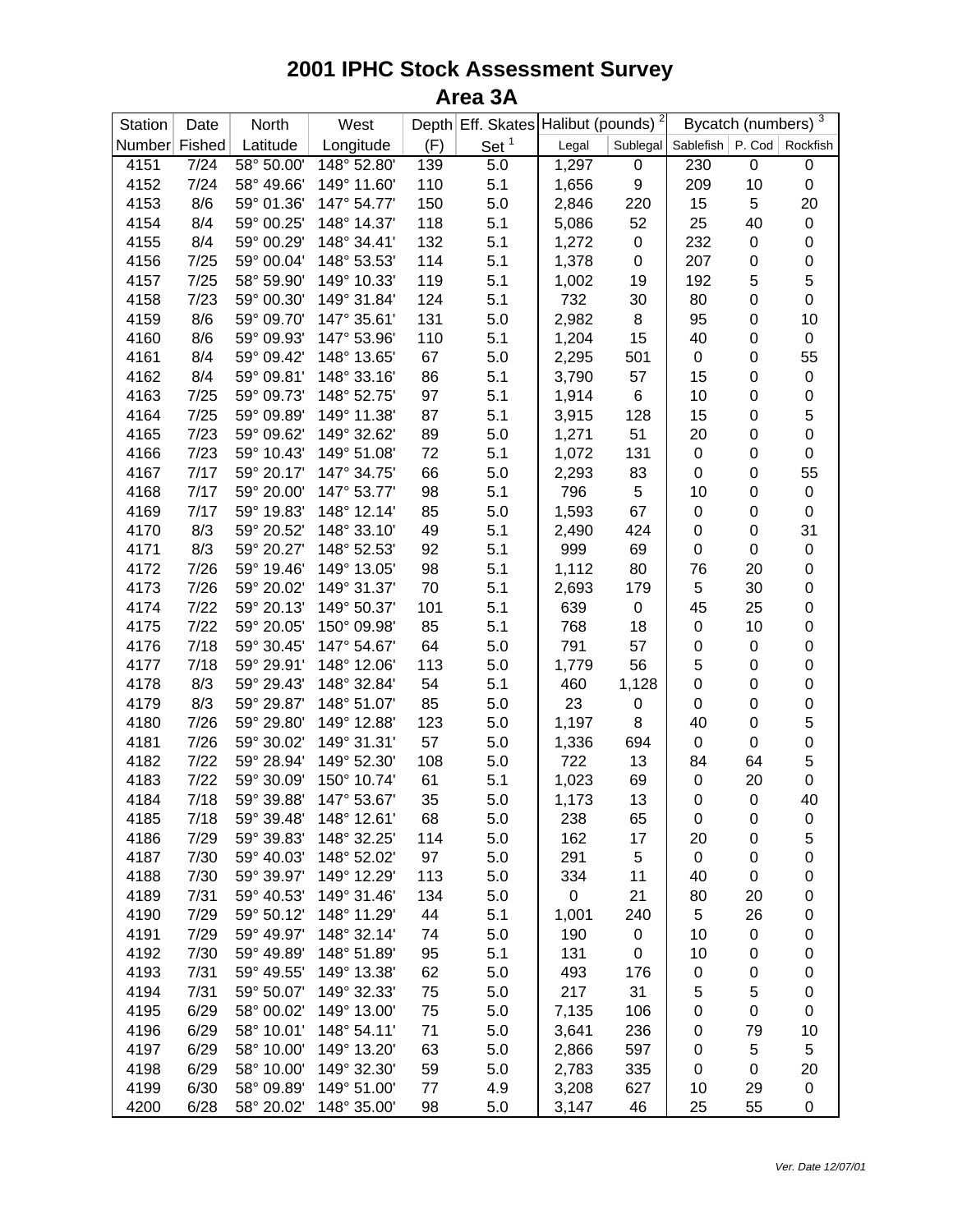| Station       | Date | North      | West        |     | Depth Eff. Skates Halibut (pounds) <sup>2</sup> |       |                  | Bycatch (numbers) 3         |           |                  |
|---------------|------|------------|-------------|-----|-------------------------------------------------|-------|------------------|-----------------------------|-----------|------------------|
| Number Fished |      | Latitude   | Longitude   | (F) | Set <sup>1</sup>                                | Legal |                  | Sublegal Sablefish   P. Cod |           | Rockfish         |
| 4201          | 6/28 | 58° 20.05' | 148° 53.99' | 69  | 5.0                                             | 2,528 | 373              | $\mathbf 0$                 | 40        | 5                |
| 4202          | 7/9  | 58° 20.00' | 149° 13.00' | 85  | 5.0                                             | 4,572 | 168              | 10                          | 15        | 0                |
| 4203          | 7/9  | 58° 20.04' | 149° 32.00' | 83  | 5.0                                             | 2,005 | 157              | 25                          | 0         | $\boldsymbol{0}$ |
| 4204          | 6/30 | 58° 19.99' | 149° 51.09' | 41  | 5.0                                             | 2,956 | 1,288            | $\pmb{0}$                   | $\pmb{0}$ | $\boldsymbol{0}$ |
| 4205          | 6/30 | 58° 20.00' | 150° 10.14' | 28  | 4.9                                             | 2,248 | 828              | 0                           | $\pmb{0}$ | $\mathbf 0$      |
| 4206          | 6/30 | 58° 20.01' | 150° 29.09' | 30  | 5.0                                             | 730   | 329              | 0                           | $\pmb{0}$ | $\mathbf 0$      |
| 4207          | 6/28 | 58° 30.02' | 148° 34.00' | 72  | 5.0                                             | 4,720 | 190              | $\pmb{0}$                   | 10        | 5                |
| 4208          | 6/28 | 58° 30.10' | 148° 53.02' | 62  | 5.0                                             | 2,119 | 874              | $\pmb{0}$                   | 0         | 5                |
| 4209          | 7/9  | 58° 30.01' | 149° 13.00' | 67  | 5.0                                             | 1,418 | 212              | 0                           | 65        | $\mathbf 0$      |
| 4210          | 7/9  | 58° 29.99' | 149° 31.98' | 78  | 5.0                                             | 1,099 | 106              | 45                          | 135       | $\boldsymbol{0}$ |
| 4211          | 7/8  | 58° 29.99' | 149° 50.98' | 76  | 5.0                                             | 976   | $77 \,$          | $\pmb{0}$                   | 95        | 0                |
| 4212          | 7/8  | 58° 30.00' | 150° 09.91' | 50  | 5.0                                             | 2,005 | 284              | $\pmb{0}$                   | 5         | 0                |
| 4213          | 7/8  | 58° 30.02' | 150° 28.99' | 48  | 5.0                                             | 1,001 | 765              | $\pmb{0}$                   | $\pmb{0}$ | $\boldsymbol{0}$ |
| 4214          | 7/1  | 58° 29.92' | 150° 48.00' | 55  | 5.0                                             | 1,028 | 141              | $\pmb{0}$                   | 20        | $\boldsymbol{0}$ |
| 4215          | 7/10 | 58° 40.00' | 149° 12.99' | 74  | 5.0                                             | 1,862 | 130              | 5                           | 15        | 20               |
| 4216          | 7/10 | 58° 40.04' | 149° 32.00' | 75  | 5.0                                             | 211   | 81               | 20                          | 160       | $\boldsymbol{0}$ |
| 4217          | 7/10 | 58° 39.97' | 149° 51.00' | 83  | 5.0                                             | 1,010 | 35               | 30                          | 5         | $\mathbf 0$      |
| 4218          | 7/8  | 58° 40.04' | 150° 10.00' | 69  | 5.0                                             | 918   | 37               | 54                          | 10        | $\boldsymbol{0}$ |
| 4219          | 7/1  | 58° 39.97' | 150° 28.98' | 109 | 5.0                                             | 355   | $\boldsymbol{0}$ | 20                          | $\pmb{0}$ | $\boldsymbol{0}$ |
| 4220          | 7/1  | 58° 40.00' | 150° 49.04' | 110 | 5.0                                             | 634   | 10               | 45                          | 15        | $\boldsymbol{0}$ |
| 4221          | 7/1  | 58° 40.01' | 151° 08.12' | 104 | 4.9                                             | 687   | $\boldsymbol{0}$ | 24                          | 29        | $\mathbf 0$      |
| 4222          | 7/10 | 58° 50.02' | 149° 31.83' | 122 | 5.0                                             | 245   | $\boldsymbol{0}$ | 95                          | 0         | $\mathbf 0$      |
| 4223          | 7/14 | 58° 50.00' | 149° 49.00' | 132 | 5.0                                             | 494   | 17               | 54                          | 0         | 5                |
| 4224          | 7/14 | 58° 49.94' | 150° 10.00' | 88  | 5.0                                             | 206   | 10               | 30                          | 0         | $\mathbf 0$      |
| 4225          | 7/7  | 58° 49.96' | 150° 30.00' | 91  | 3.8                                             | 649   | 9                | 62                          | 14        | $\mathbf 0$      |
| 4226          | 7/7  | 58° 49.96' | 150° 49.02' | 94  | 5.0                                             | 517   | 31               | 65                          | 30        | $\mathbf 0$      |
| 4227          | 7/2  | 58° 49.97' | 151° 07.99' | 77  | 5.0                                             | 2,426 | 18               | 5                           | 10        | $\pmb{0}$        |
| 4228          | 7/2  | 58° 50.00' | 151° 28.02' | 61  | 5.0                                             | 935   | 208              | $\pmb{0}$                   | 20        | 5                |
| 4229          | 7/14 | 58° 59.95' | 149° 51.02' | 122 | 5.0                                             | 90    | $\pmb{0}$        | 25                          | 0         | $\mathbf 0$      |
| 4230          | 7/14 | 58° 59.93' | 150° 11.00' | 103 | 5.0                                             | 114   | 11               | 75                          | 0         | $\boldsymbol{0}$ |
| 4231          | 7/7  | 59° 00.03' | 150° 29.91' | 66  | 5.0                                             | 292   | 79               | $\pmb{0}$                   | 0         | $\boldsymbol{0}$ |
| 4232          | 7/7  | 58° 59.99' | 150° 49.88' | 91  | 5.0                                             | 584   | 38               | 25                          | 15        | 0                |
| 4233          | 7/2  | 59° 00.00' | 151° 09.15' | 81  | 5.0                                             | 1,313 | 18               | 10                          | 35        | 15               |
| 4234          | 7/2  | 58° 59.99' | 151° 27.79' | 69  | 5.0                                             | 1,690 | 100              | $\pmb{0}$                   | 25        | $\mathbf 0$      |
| 4235          | 7/5  | 59° 09.96' | 150° 11.00' | 68  | 5.0                                             | 296   | 62               | 0                           | 5         | 0                |
| 4236          | 7/6  | 59° 10.02' | 150° 29.99' | 67  | 5.0                                             | 448   | 11               | 0                           | 0         | 0                |
| 4237          | 7/6  | 59° 09.96' | 150° 50.05' | 63  | 5.0                                             | 758   | 42               | 0                           | 0         | 5                |
| 4238          | 7/6  | 59° 10.00' | 151° 09.00' | 29  | 5.0                                             | 1,344 | 120              | 0                           | 0         | 5                |
| 4239          | 7/6  | 59° 19.99' | 150° 30.99' | 133 | 5.0                                             | 1,361 | 26               | 15                          | 109       | 10               |
| 4240          | 7/25 | 57° 20.03' | 150° 46.00' | 87  | 5.0                                             | 2,301 | 100              | 40                          | 5         | 0                |
| 4241          | 7/24 | 57° 30.09' | 150° 09.00' | 243 | 5.0                                             | 61    | $\pmb{0}$        | 30                          | 0         | 0                |
| 4242          | 7/25 | 57° 29.98' | 150° 28.00' | 84  | 5.0                                             | 2,121 | 102              | 15                          | 35        | 0                |
| 4243          | 7/25 | 57° 29.94' | 150° 46.00' | 53  | 5.0                                             | 3,420 | 369              | 0                           | 0         | 0                |
| 4244          | 7/23 | 57° 39.99' | 149° 50.00' | 227 | 4.9                                             | 334   | 0                | 64                          | 0         | 0                |
| 4245          | 7/24 | 57° 40.00' | 150° 09.01' | 115 | 5.0                                             | 3,199 | 23               | 45                          | 5         | 0                |
| 4246          | 7/24 | 57° 40.01' | 150° 27.99' | 49  | 5.1                                             | 1,063 | 1,486            | $\pmb{0}$                   | 0         | 0                |
| 4247          | 7/26 | 57° 40.05' | 150° 47.00' | 46  | 5.1                                             | 3,576 | 742              | 0                           | 0         | 0                |
| 4248          | 7/26 | 57° 40.06' | 151° 05.00' | 41  | 5.0                                             | 665   | 230              | 0                           | 0         | 0                |
| 4249          | 7/26 | 57° 40.00' | 151° 24.00' | 35  | 5.0                                             | 1,300 | 688              | 0                           | 6         | 0                |
| 4250          | 7/15 | 57° 50.04' | 149° 32.00' | 200 | 5.1                                             | 1,751 | 19               | 30                          | 0         | 15               |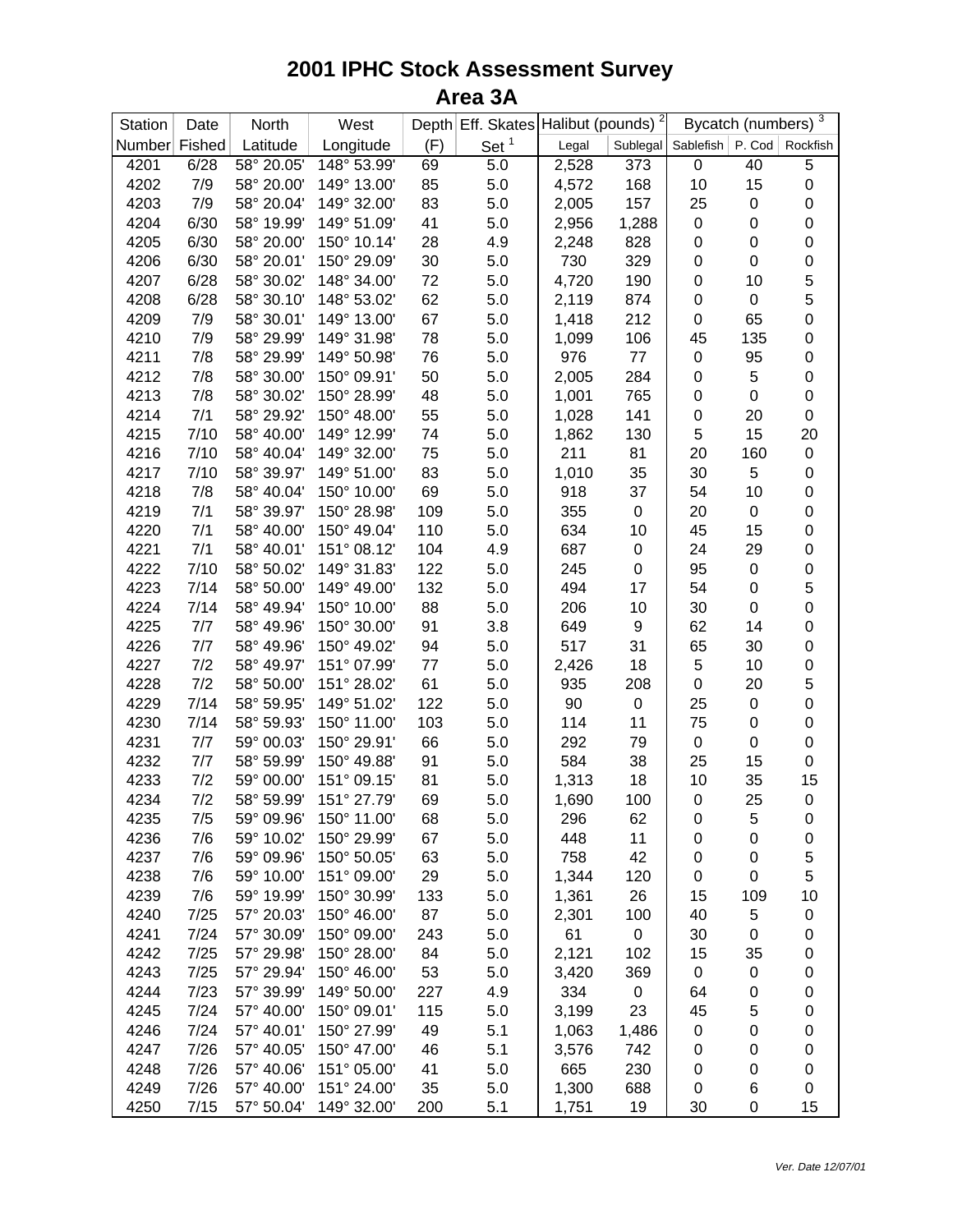| Station       | Date | North      | West        |     | Depth Eff. Skates Halibut (pounds) <sup>2</sup> |       |           | Bycatch (numbers) $\frac{3}{3}$ |             |                  |
|---------------|------|------------|-------------|-----|-------------------------------------------------|-------|-----------|---------------------------------|-------------|------------------|
| Number Fished |      | Latitude   | Longitude   | (F) | Set <sup>1</sup>                                | Legal |           | Sublegal Sablefish   P. Cod     |             | Rockfish         |
| 4251          | 7/23 | 57° 50.04' | 149° 49.99' | 140 | 5.0                                             | 2,817 | 36        | 20                              | $\mathbf 0$ | $\boldsymbol{0}$ |
| 4252          | 7/23 | 57° 50.02' | 150° 09.00' | 108 | 5.0                                             | 2,267 | 120       | 45                              | 15          | $\boldsymbol{0}$ |
| 4253          | 7/22 | 57° 49.89' | 150° 28.00' | 49  | 5.0                                             | 6,810 | 496       | 0                               | $\pmb{0}$   | $\boldsymbol{0}$ |
| 4254          | 7/22 | 57° 49.93' | 150° 46.99' | 46  | 5.0                                             | 2,320 | 803       | 0                               | $\pmb{0}$   | $\boldsymbol{0}$ |
| 4255          | 7/21 | 57° 49.89' | 151° 06.00' | 38  | 5.0                                             | 1,095 | 409       | 0                               | 0           | $\mathbf 0$      |
| 4256          | 7/21 | 57° 49.89' | 151° 24.00' | 30  | 5.0                                             | 324   | 292       | 0                               | 0           | $\mathbf 0$      |
| 4257          | 7/20 | 57° 49.95' | 151° 43.00' | 28  | 5.1                                             | 567   | 316       | 0                               | 5           | $\mathbf 0$      |
| 4258          | 7/7  | 57° 50.00' | 152° 02.06' | 49  | 5.0                                             | 881   | 81        | 30                              | 10          | $\mathbf 0$      |
| 4259          | 7/15 | 58° 00.01' | 149° 31.99' | 81  | 5.0                                             | 1,846 | 179       | $\pmb{0}$                       | 0           | $\mathbf 0$      |
| 4260          | 7/14 | 58° 00.11' | 149° 51.00' | 126 | 5.0                                             | 2,062 | 31        | 115                             | 10          | $\mathbf 0$      |
| 4261          | 7/14 | 57° 59.95' | 150° 09.00' | 123 | 5.1                                             | 1,203 | 20        | 66                              | 5           | $\mathbf 0$      |
| 4262          | 7/13 | 57° 59.94' | 150° 28.00' | 89  | 5.0                                             | 721   | 27        | 50                              | $\pmb{0}$   | $\mathbf 0$      |
| 4263          | 7/22 | 58° 00.04' | 150° 47.00' | 72  | 5.0                                             | 937   | 195       | 59                              | 10          | $\mathbf 0$      |
| 4264          | 7/21 | 57° 59.91' | 151° 06.00' | 43  | 5.0                                             | 1,381 | 751       | 0                               | 10          | $\mathbf 0$      |
| 4265          | 7/20 | 57° 59.98' | 151° 25.00' | 42  | 5.0                                             | 930   | 473       | 0                               | 59          | $\mathbf 0$      |
| 4266          | 7/20 | 57° 59.99' | 151° 44.00' | 62  | 5.0                                             | 845   | 198       | 15                              | 20          | $\mathbf 0$      |
| 4267          | 7/7  | 58° 00.00' | 152° 02.93' | 98  | 4.9                                             | 860   | 30        | 20                              | 5           | $\boldsymbol{0}$ |
| 4268          | 7/7  | 58° 00.00' | 152° 21.95' | 111 | 4.9                                             | 810   | 49        | 5                               | 44          | $\boldsymbol{0}$ |
| 4269          | 7/14 | 58° 09.98' | 150° 10.00' | 81  | 5.0                                             | 4,038 | 688       | 10                              | 10          | $\boldsymbol{0}$ |
| 4270          | 7/13 | 58° 10.00' | 150° 29.00' | 63  | 5.1                                             | 3,664 | 504       | $\pmb{0}$                       | 0           | $\boldsymbol{0}$ |
| 4271          | 7/13 | 58° 10.04' | 150° 47.99' | 60  | 5.0                                             | 1,106 | 178       | 25                              | 75          | $\mathbf 0$      |
| 4272          | 7/12 | 58° 10.00' | 151° 07.04' | 80  | 5.0                                             | 593   | 20        | 50                              | 0           | $\mathbf 0$      |
| 4273          | 7/11 | 58° 10.00' | 151° 24.98' | 90  | 5.0                                             | 850   | 91        | 10                              | 60          | $\mathbf 0$      |
| 4274          | 7/11 | 58° 10.00' | 151° 44.27' | 33  | 4.8                                             | 6,129 | 138       | 0                               | $\pmb{0}$   | $\mathbf 0$      |
| 4275          | 7/12 | 58° 20.00' | 150° 48.02' | 35  | 5.0                                             | 473   | 559       | 0                               | 0           | $\mathbf 0$      |
| 4276          | 7/12 | 58° 20.00' | 151° 07.11' | 70  | 4.9                                             | 1,157 | 116       | 10                              | 5           | $\mathbf 0$      |
| 4277          | 7/5  | 58° 19.88' | 151° 26.00' | 42  | 5.1                                             | 2,912 | 690       | $\pmb{0}$                       | $\pmb{0}$   | $\mathbf 0$      |
| 4278          | 7/11 | 58° 20.00' | 151° 44.87' | 30  | 5.0                                             | 4,791 | 222       | 0                               | 5           | $\mathbf 0$      |
| 4279          | 7/4  | 58° 29.97' | 151° 07.00' | 54  | 4.9                                             | 674   | 89        | 0                               | 34          | $\mathbf 0$      |
| 4280          | 7/4  | 58° 30.07' | 151° 27.00' | 92  | 5.0                                             | 1,212 | 57        | 5                               | 69          | $\boldsymbol{0}$ |
| 4281          | 7/5  | 58° 29.98' | 151° 46.00' | 100 | 4.9                                             | 1,557 | 28        | 82                              | 53          | $\boldsymbol{0}$ |
| 4282          | 7/4  | 58° 40.00' | 151° 26.95' | 101 | 5.0                                             | 861   | $\pmb{0}$ | 25                              | 50          | $\mathbf 0$      |
| 4283          | 7/3  | 58° 39.98' | 151° 45.94' | 68  | 4.9                                             | 3,267 | 49        | 10                              | 0           | 0                |
| 4284          | 7/3  | 58° 40.00' | 152° 05.97' | 69  | 4.9                                             | 1,368 | 19        | 20                              | 0           | $\mathbf 0$      |
| 4285          | 7/3  | 58° 50.00' | 152° 05.53' | 57  | 3.7                                             | 2,570 | 157       | 0                               | 5           | 5                |
| 4286          | 7/31 | 56° 20.01' | 152° 50.02' | 61  | 5.0                                             | 3,071 | 529       | 0                               | 10          | 0                |
| 4287          | 8/1  | 56° 19.98' | 153° 08.02' | 52  | 5.0                                             | 1,007 | 294       | 5                               | 5           | 0                |
| 4288          | 8/1  | 56° 19.99' | 153° 26.13' | 32  | 5.0                                             | 2,996 | 568       | 0                               | 0           | 0                |
| 4289          | 7/30 | 56° 30.02' | 152° 15.00' | 127 | 5.0                                             | 2,654 | 26        | 30                              | 0           | 0                |
| 4290          | 7/31 | 56° 30.00' | 152° 33.10' | 146 | 5.0                                             | 3,125 | 70        | 60                              | 0           | $\mathbf 5$      |
| 4291          | 7/31 | 56° 30.00' | 152° 51.02' | 28  | 5.0                                             | 4,055 | 792       | 0                               | 0           | $\mathbf 0$      |
| 4292          | 8/1  | 56° 30.00' | 153° 09.03' | 39  | 5.1                                             | 1,447 | 1,129     | 0                               | 0           | $\mathbf 0$      |
| 4293          | 8/2  | 56° 30.00' | 153° 27.05' | 48  | 5.1                                             | 1,470 | 380       | 0                               | 10          | 0                |
| 4294          | 8/2  | 56° 30.00' | 153° 45.08' | 35  | 5.0                                             | 2,974 | 52        | 0                               | 35          | 0                |
| 4295          | 7/30 | 56° 40.00' | 151° 57.00' | 33  |                                                 |       |           | <b>Ineffective Station</b>      | 4           |                  |
| 4296          | 7/30 | 56° 39.95' | 152° 14.99' | 25  | 5.0                                             | 2,396 | 1,031     | 0                               | 0           | 0                |
| 4297          | 8/8  | 56° 39.98' | 152° 34.00' | 76  | 5.1                                             | 1,461 | 156       | 66                              | 0           | 0                |
| 4298          | 8/8  | 56° 39.97' | 152° 52.00' | 38  | 5.0                                             | 1,361 | 442       | 0                               | 0           | 0                |
| 4299          | 8/3  | 56° 39.98' | 153° 10.00' | 81  | 5.0                                             | 680   | 8         | 0                               | 0           | 0                |
| 4300          | 8/3  | 56° 40.00' | 153° 28.06' | 78  | 5.1                                             | 1,351 | 30        | 0                               | 40          | 0                |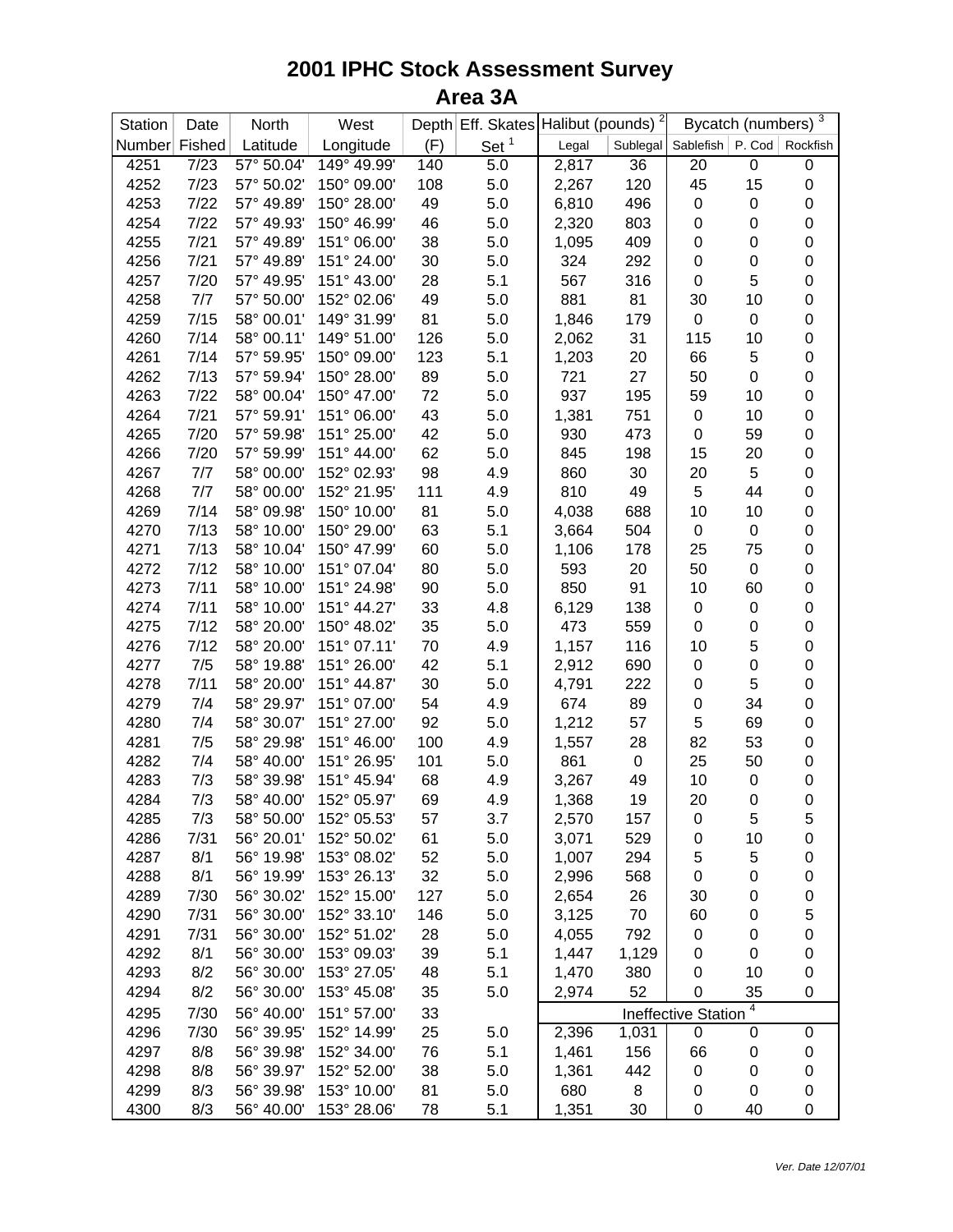| Station       | Date         | North                    | West                       |     |                  | Bycatch (numbers) $\frac{3}{3}$<br>Depth Eff. Skates Halibut (pounds) <sup>2</sup> |                  |                               |                  |             |
|---------------|--------------|--------------------------|----------------------------|-----|------------------|------------------------------------------------------------------------------------|------------------|-------------------------------|------------------|-------------|
| Number Fished |              | Latitude                 | Longitude                  | (F) | Set <sup>1</sup> | Legal                                                                              | Sublegal         | Sablefish   P. Cod   Rockfish |                  |             |
| 4301          | 8/2          | 56° 40.00'               | 153° 45.96'                | 44  | 4.9              | 3,156                                                                              | 319              | 0                             | 5                | 0           |
| 4302          | 8/12         | 56° 49.99'               | 151° 40.00'                | 164 | 5.0              | 764                                                                                | 37               | 10                            | $\mathbf 0$      | 10          |
| 4303          | 8/12         | 56° 49.98'               | 151° 58.00'                | 42  | 5.0              | 3,309                                                                              | 1,075            | 0                             | $\mathbf 0$      | 0           |
| 4304          | 8/11         | 56° 50.03'               | 152° 15.99'                | 53  | 5.1              | 2,670                                                                              | 203              | 0                             | $\mathbf 0$      | 0           |
| 4305          | 8/8          | 56° 49.98'               | 152° 35.00'                | 74  | 5.0              | 632                                                                                | 30               | 15                            | 5                | 0           |
| 4306          | 8/4          | 56° 49.94'               | 152° 52.99'                | 34  | 5.0              | 1,223                                                                              | 1,277            | 0                             | $\pmb{0}$        | 0           |
| 4307          | 8/4          | 56° 49.97'               | 153° 11.00'                | 44  | 5.0              | 4,350                                                                              | 224              | 0                             | 5                | 0           |
| 4308          | 8/3          | 56° 49.93'               | 153° 29.00'                | 54  | 5.0              | 1,699                                                                              | 259              | 0                             | $\pmb{0}$        | 0           |
| 4309          | 8/12         | 57° 01.00'               | 151° 40.00'                | 45  | 5.0              | 2,425                                                                              | 730              | $\pmb{0}$                     | $\pmb{0}$        | 0           |
| 4310          | 8/16         | 56° 59.99'               | 151° 59.00'                | 44  | 5.0              | 1,545                                                                              | 332              | 0                             | 59               | 0           |
| 4311          | 8/11         | 57° 00.01'               | 152° 17.00'                | 41  | 5.0              | 632                                                                                | 54               | 0                             | 0                | 0           |
| 4312          | 8/11         | 57° 00.00'               | 152° 35.00'                | 84  | 5.0              | 647                                                                                | $\boldsymbol{0}$ | 5                             | $\mathbf 0$      | 0           |
| 4313          | 8/4          | 56° 59.95'               | 152° 53.99'                | 59  | 5.1              | 1,871                                                                              | 198              | 5                             | 20               | 0           |
| 4314          | 8/17         | 57° 09.96'               | 151° 04.00'                | 210 |                  |                                                                                    |                  | <b>Ineffective Station</b>    | 4                |             |
| 4315          | 8/17         | 57° 09.98'               | 151° 21.99'                | 69  | 5.0              | 4,025                                                                              | 626              | 0                             | 0                | 0           |
| 4316          | 8/16         | 57° 10.10'               | 151° 41.00'                | 39  | 5.0              | 1,546                                                                              | 790              | 0                             | 0                | $\mathbf 0$ |
| 4317          | 8/16         | 57° 09.98'               | 151° 59.00'                | 37  | 5.0              | 3,247                                                                              | 205              | $\boldsymbol{0}$              | 25               | 0           |
| 4318          | 8/15         | 57° 09.90'               | 152° 17.99'                | 44  | 5.0              | 929                                                                                | 183              | $\boldsymbol{0}$              | 5                | 0           |
| 4319          | 8/15         | 57° 10.04'               | 152° 36.00'                | 52  | 5.0              | 813                                                                                | 87               | $\boldsymbol{0}$              | 45               | 0           |
| 4320          | 8/17         | 57° 19.99'               | 151° 04.00'                | 49  | 5.0              | 2,644                                                                              | 889              | $\pmb{0}$                     | 0                | 0           |
| 4321          | 8/18         | 57° 19.93'               | 151° 23.00'                | 72  | 5.0              | 2,419                                                                              | 402              | 10                            | 20               | 0           |
| 4322          | 8/23         | 57° 19.91'               | 151° 41.00'                | 34  | 5.0              | 710                                                                                | 128              | $\pmb{0}$                     | 0                | 0           |
| 4323          | 8/23         | 57° 19.98'               | 152° 00.00'                | 40  | 5.1              | 1,326                                                                              | 116              | $\boldsymbol{0}$              | 15               | 0           |
| 4324          | 8/15         | 57° 20.05'               | 152° 18.00'                | 20  | 4.2              | 1,746                                                                              | 163              | $\boldsymbol{0}$              | 0                | 0           |
| 4325          | 8/18         | 57° 29.95'               | 151° 05.00'                | 43  | 5.0              | 2,897                                                                              | 569              | $\boldsymbol{0}$              | 30               | 0           |
| 4326          | 8/18         | 57° 29.96'               | 151° 22.99'                | 46  | 5.0              | 1,998                                                                              | 459              | $\pmb{0}$                     | 30               | 0           |
| 4327          | 8/24         | 57° 30.00'               | 151° 42.00'                | 62  | 5.0              | 1,037                                                                              | 586              | 10                            | 25               | 0           |
| 4328          | 8/23         | 57° 30.00'               | 152° 01.01'                | 26  | 5.0              | 1,178                                                                              | 27               | $\boldsymbol{0}$              | 0                | 0           |
| 4329          | 8/24         | 57° 41.50'               | 151° 43.03'                | 33  | 5.1              | 1,359                                                                              | 327              | $\pmb{0}$                     | $\boldsymbol{0}$ | 0           |
| 4330          | 8/24         | 57° 40.00'               | 152° 01.00'                | 92  | 5.0              | 1,093                                                                              | 211              | 61                            | 61               | 0           |
| 4331          | 6/6          | 57° 30.00'               | 154° 55.15'                | 125 | 4.9              | 433                                                                                | 27               | 63                            | 24               | 0           |
| 4332          | 6/26         | 57° 40.00'               | 154° 35.03'                | 119 | 4.8              | 723                                                                                | 64               | 49                            | 49               | 0           |
| 4333          | 6/26         | 57° 40.00'               | 154° 54.07'                | 129 | $5.0\,$          | 531                                                                                | 10               | 40                            | 5                | 0           |
| 4334          | 6/26         | 57° 40.00'               | 155° 13.09'                | 163 | 4.8              | 477                                                                                | 25               | 38                            | $\boldsymbol{0}$ | 0           |
| 4335          | 6/24         | 57° 50.00'               | 154° 14.92'                | 112 | 5.2              | 1,033                                                                              | 189              | 71                            | 15               | 0           |
| 4336          | 6/24         | 57° 50.00'               | 154° 34.03'                | 126 | 4.9              | 695                                                                                | 24               | 78                            | 15               | 0           |
| 4337          | 6/24         | 57° 50.01'               | 154° 52.86'                | 158 | 5.0              | 958                                                                                | 82               | 40                            | 0                | 0           |
| 4338          | 6/21         | 58° 00.00'               | 153° 37.13'                | 91  | 5.0              | 1,059                                                                              | 133              | 0                             | 5                | 0           |
| 4339          | 6/21         | 58° 00.00'               | 153° 56.16'                | 108 | 5.1              | 893                                                                                | 69               | 13                            | $\mathbf 0$      | 0           |
| 4340          | 6/21         | 58° 00.00'               | 154° 14.06'                | 127 | 5.0              | 639                                                                                | 57               | 35                            | $\mathbf 0$      | 0           |
| 4341          | 6/20         | 58° 10.00'               | 153° 19.05'                | 63  | 4.9              | 548                                                                                | 390              | $\pmb{0}$                     | 5                | 0           |
| 4342          | 6/20         | 58° 10.00'               | 153° 37.92'                | 106 | 5.1              | 1,403                                                                              | 53               | 5                             | 25               | 0           |
| 4343          | 6/20         | 58° 10.00'               | 153° 57.11'                | 116 | 5.0              | 1,050                                                                              | 71               | 64                            | 10               | 0           |
| 4344          | 6/19         | 58° 20.00'               | 153° 20.14'                | 93  | 5.0              | 997                                                                                | 78               | 35                            | 35               | 0           |
| 4345          | 6/19         | 58° 20.00'               | 153° 39.20'                | 93  | 4.9              | 1,079                                                                              | 77               | 0                             | 98               | 0           |
|               |              |                          |                            |     |                  |                                                                                    |                  |                               | 4                |             |
| 4346          | 6/20<br>6/10 | 58° 20.00'<br>58° 30.00' | 153° 57.86'<br>153° 02.74' | 48  |                  |                                                                                    |                  | <b>Ineffective Station</b>    |                  | 0           |
| 4347          |              |                          |                            | 92  | 4.9              | 998                                                                                | 113<br>204       | 20<br>26                      | 49               |             |
| 4348          | 6/19         | 58° 30.00'               | 153° 20.91'                | 96  | 4.9              | 869                                                                                |                  |                               | 67<br>4          | 0           |
| 4349          | 6/19         | 58° 30.00'               | 153° 41.03'                | 50  |                  |                                                                                    |                  | <b>Ineffective Station</b>    |                  |             |